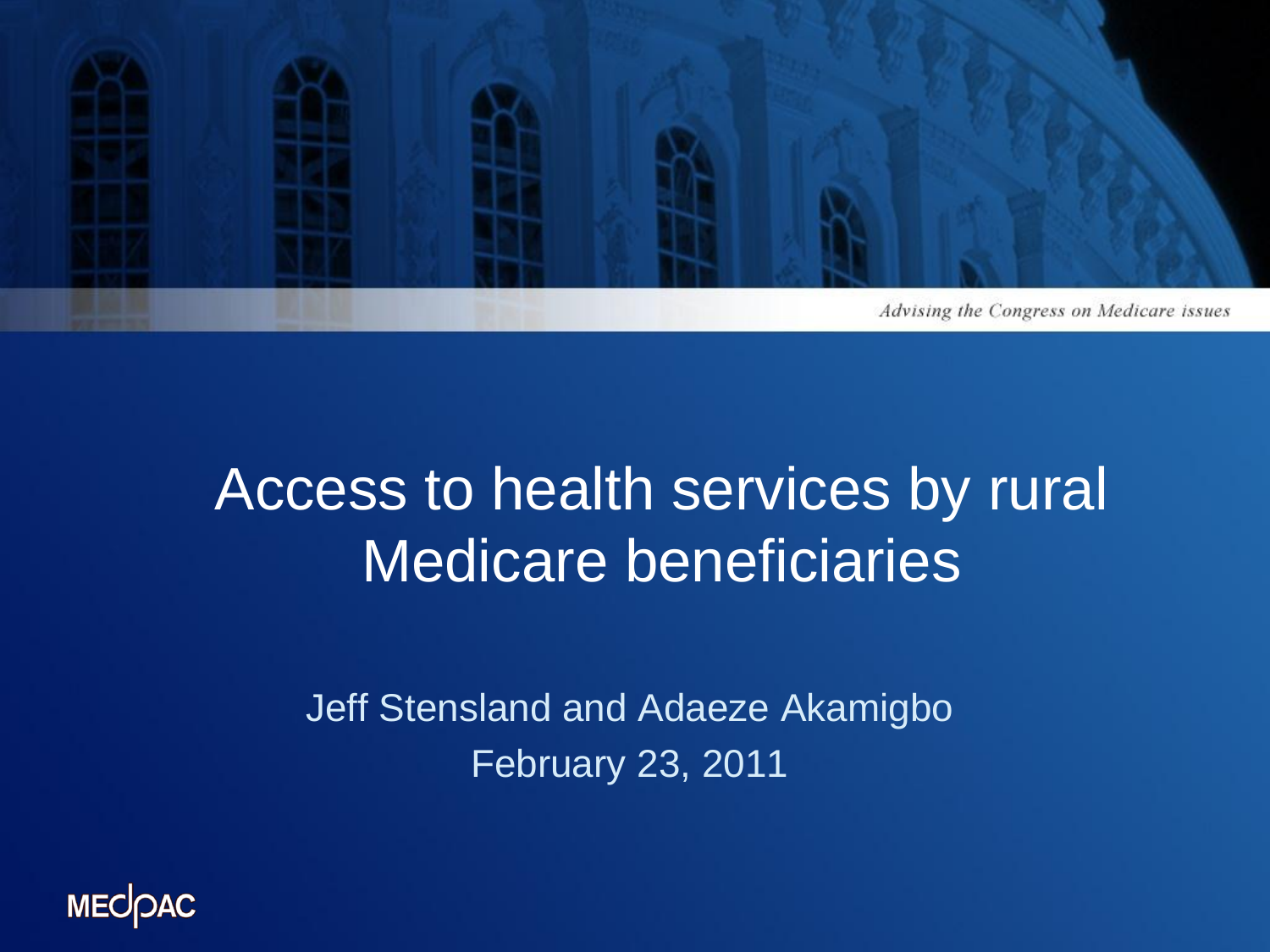### Rural report mandated by PPACA

### **Requires MedPAC to address:**

- Access to care by rural Medicare beneficiaries
- Quality of care in rural areas
- Adjustments to provider payments in rural areas
- **Adequacy of payments in rural areas**
- **Due June 15, 2012**

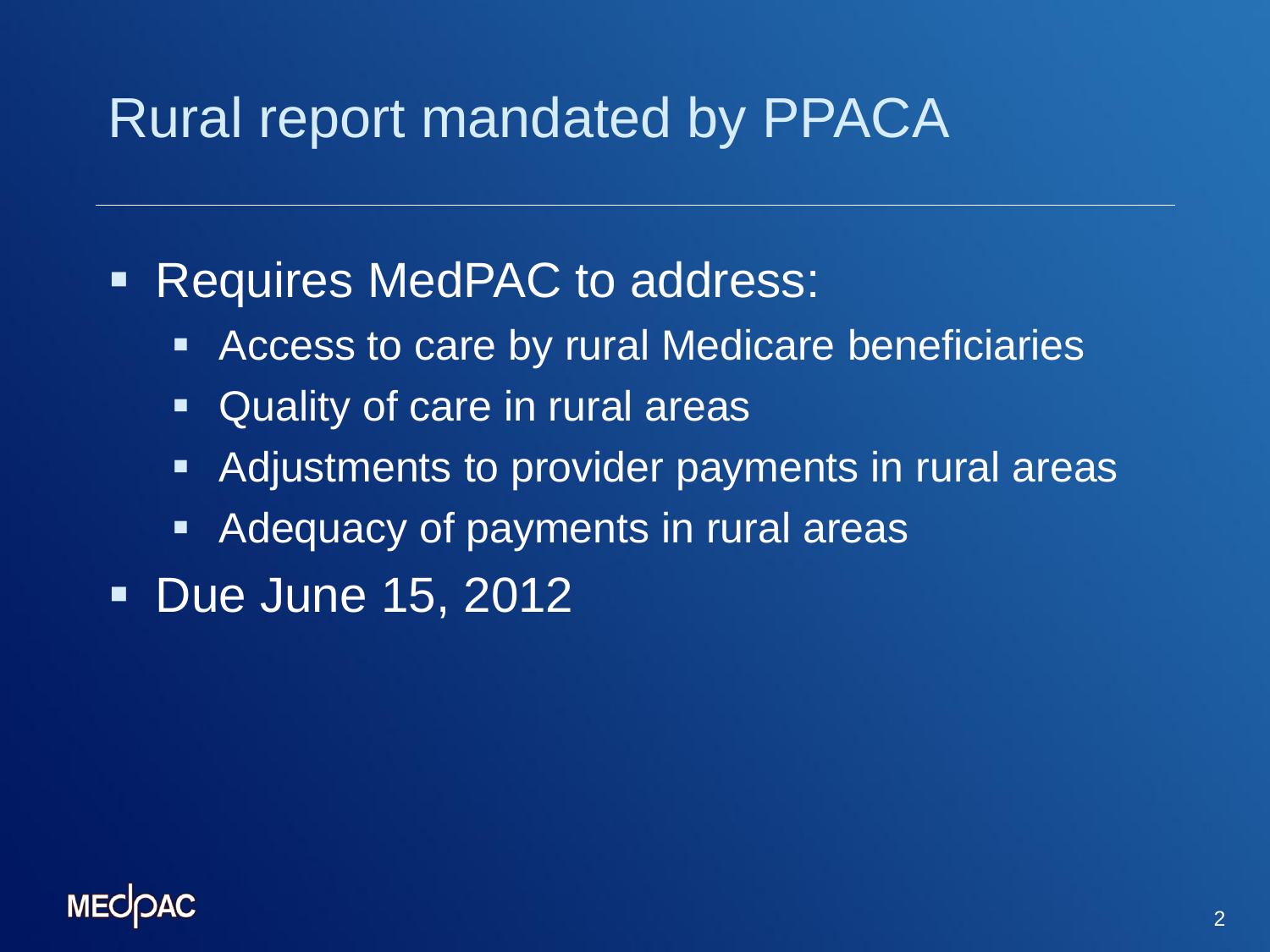### Access to care analysis

- November 2010: Focus groups
- **Today:** 
	- Do rural beneficiaries receive similar volumes of services compared to urban beneficiaries?
		- Claims for 100% of beneficiaries A & B services
		- Pharmacy claims for those with Part D
	- Are rural beneficiaries satisfied with access to care?
		- Medicare Current Beneficiary Survey (MCBS)
		- **Medicare CAHPS survey**
		- **NedPAC beneficiary survey**

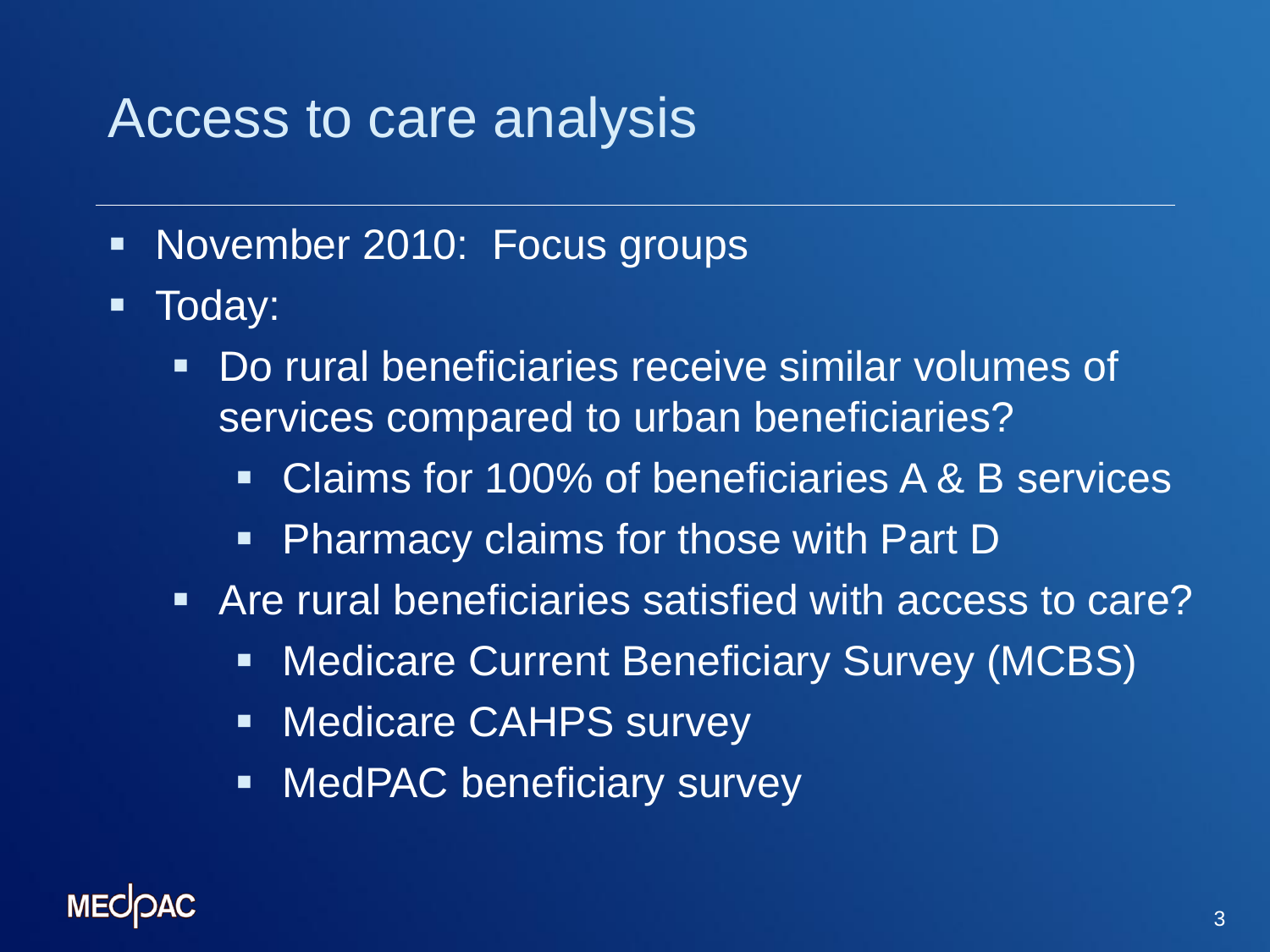### Rural categories: urban influence codes

- **Subdivide counties into four urban/rural categories** 
	- 1. Urban areas (cluster of over 50,000)
		- **28 million FFS beneficiaries**
	- 2. Rural Micropolitan (cluster of 10,000 to 50,000)
		- **4.8 million FFS beneficiaries**
	- 3. Rural counties adjacent to urban areas without a city of 10,000 people in the county
		- **2.1 million beneficiaries**
	- 4. Rural counties that are not adjacent to urban areas and do not have a city of 10,000 people.
		- **1.5 million beneficiaries**

Frontier counties (≤6 people per sq. mile, 400,000 beneficiaries)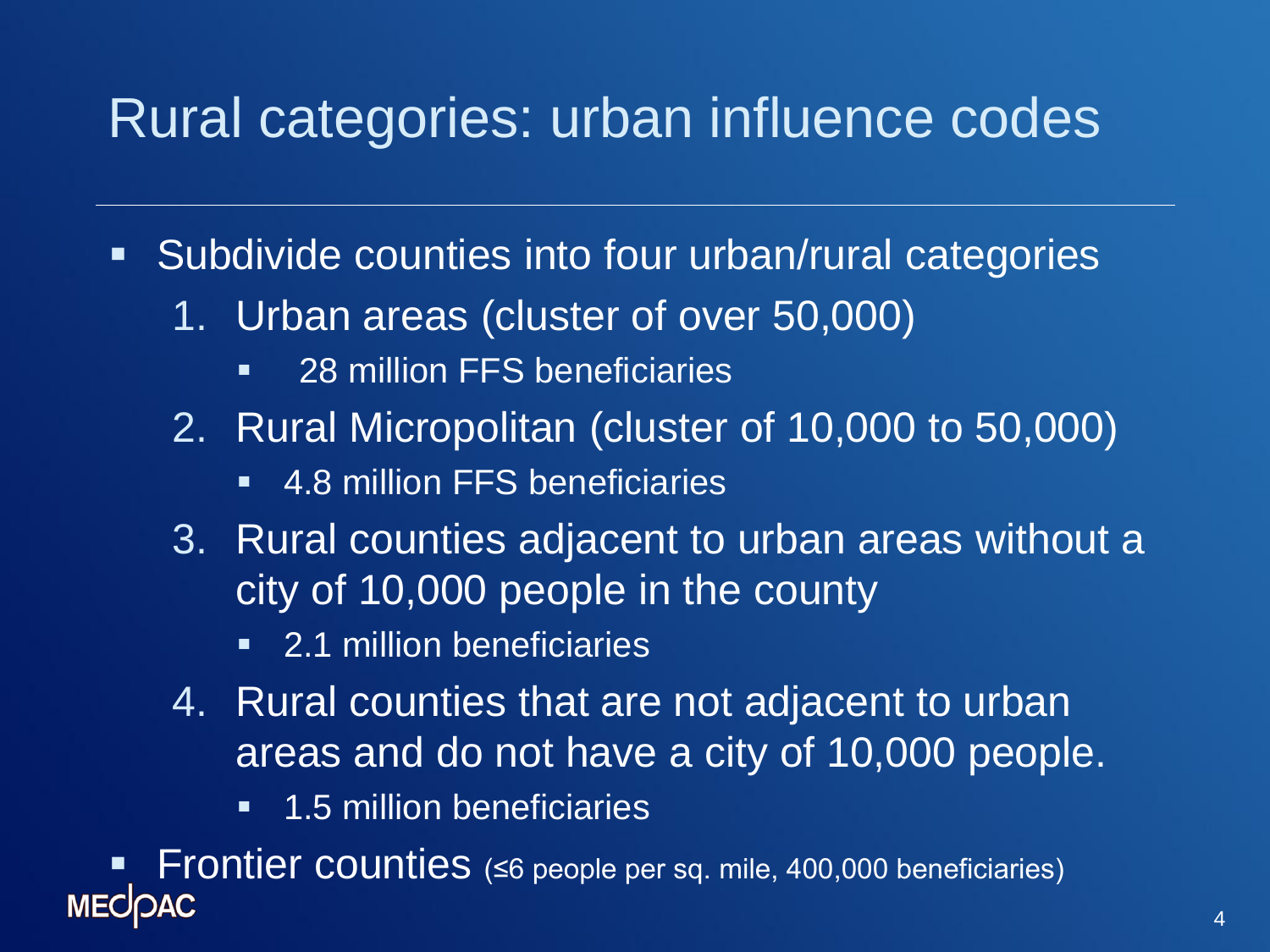# What is different about rural areas that raises access concerns?

| Type of region                     | <b>Primary care</b><br>physicians<br>per 1000 | <b>Specialists</b><br>per 1000 |
|------------------------------------|-----------------------------------------------|--------------------------------|
| Urban areas (range)                | 0.3 to 3.5                                    | 0.3 to 10.7                    |
| State-wide rural (range)           | 0.5 to 1.3                                    | 0.3 to 2.1                     |
| Urban average                      | 1.1                                           | 1.6                            |
| <b>Rural Micropolitan</b>          | 0.7                                           | 0.7                            |
| <b>Rural Adjacent</b>              | 0.5                                           | 0.2                            |
| Rural, Non-adjacent                | 0.7                                           | 0.3                            |
| Frontier (<6 people / square mile) | 0.6                                           | 0.3                            |

Source: 2008 Area Resource File reporting 2007 MDs actively engaged in patient care and all doctors of osteopathy

### **MECOAC**

Numbers are preliminary; subject to change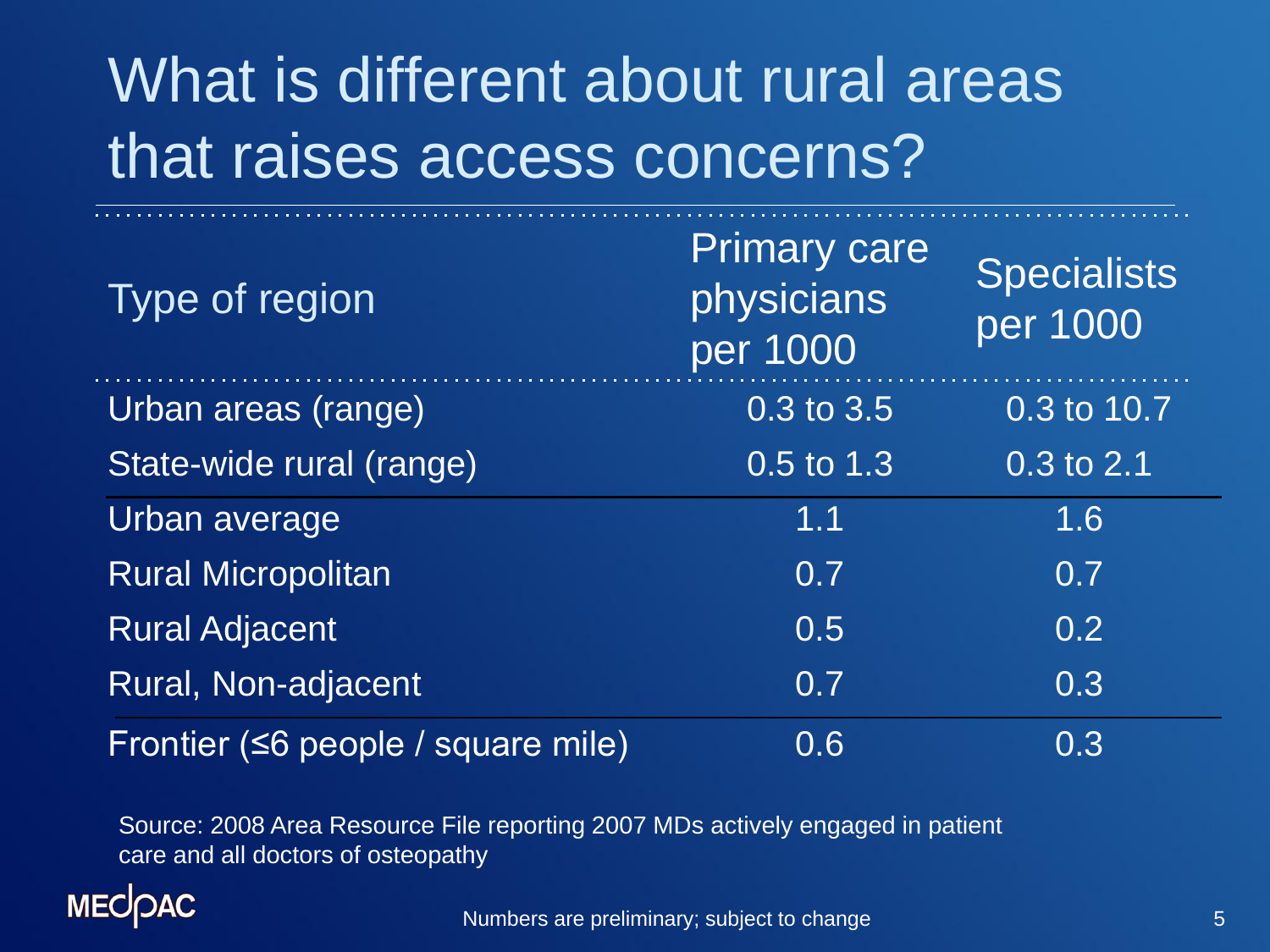# Counts of services per capita are similar in rural and urban areas

| Region                    | Physician office or<br>outpatient facility visits<br>per beneficiary | Inpatient<br>admissions per<br>beneficiary |
|---------------------------|----------------------------------------------------------------------|--------------------------------------------|
| Urban range               | 7 to 14                                                              | $0.2 \text{ to } 0.5$                      |
| State-wide rural range    | 7 to 13                                                              | $0.2$ to $0.5$                             |
| Urban average             | 10.1                                                                 | 0.3                                        |
| <b>Rural Micropolitan</b> | 10.7                                                                 | 0.3                                        |
| Rural Adj. <10,000        | 10.4                                                                 | 0.3                                        |
| Rural Non-adj, <10,000    | 10.7                                                                 | 0.4                                        |
| <b>Frontier Counties</b>  | 9.8                                                                  | 0.3                                        |

Source: 2008 BASF 100% claims data

Note: Visits to physician offices and to outpatient facilities such as rural health clinics and hospitals are substitutes and therefore added together. Volumes of visits are not risk adjusted.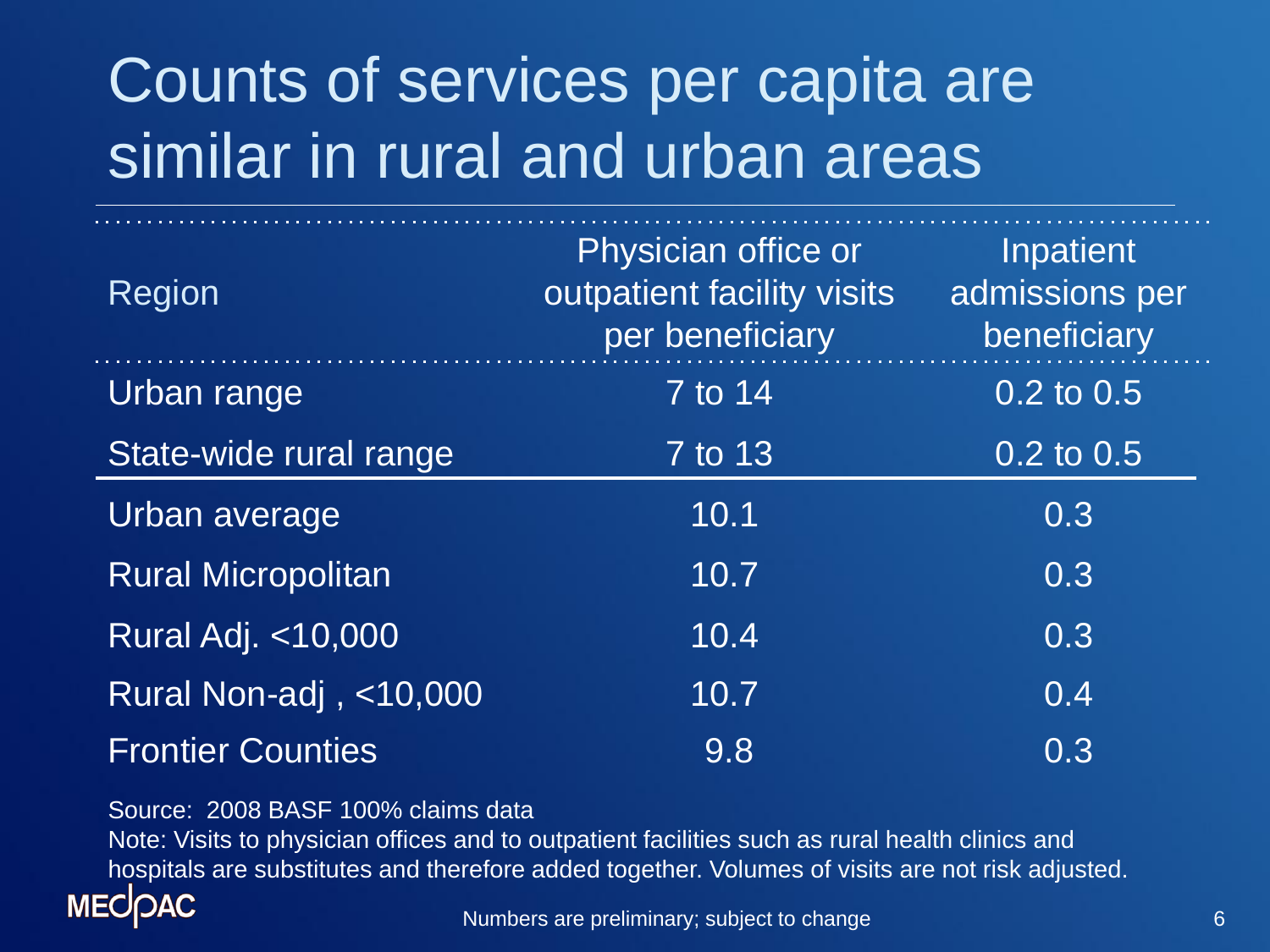# Rural and urban service use can be high or low depending on the region

Relative service use per beneficiary Relative service use per beneficiary

**MECOAC** 

1.30 Monroe, LA 1.29 Rural, LA

1.19 Dallas, TX  $-$  1.14 Rural, TX

**0.984 Rural average 1.005 Urban average**

.86 Rural, WI and Madison WI

.76 Honolulu, HI .75 Rural, HI

Source: BASF 2006 to 2008 data adjusted for prices and health status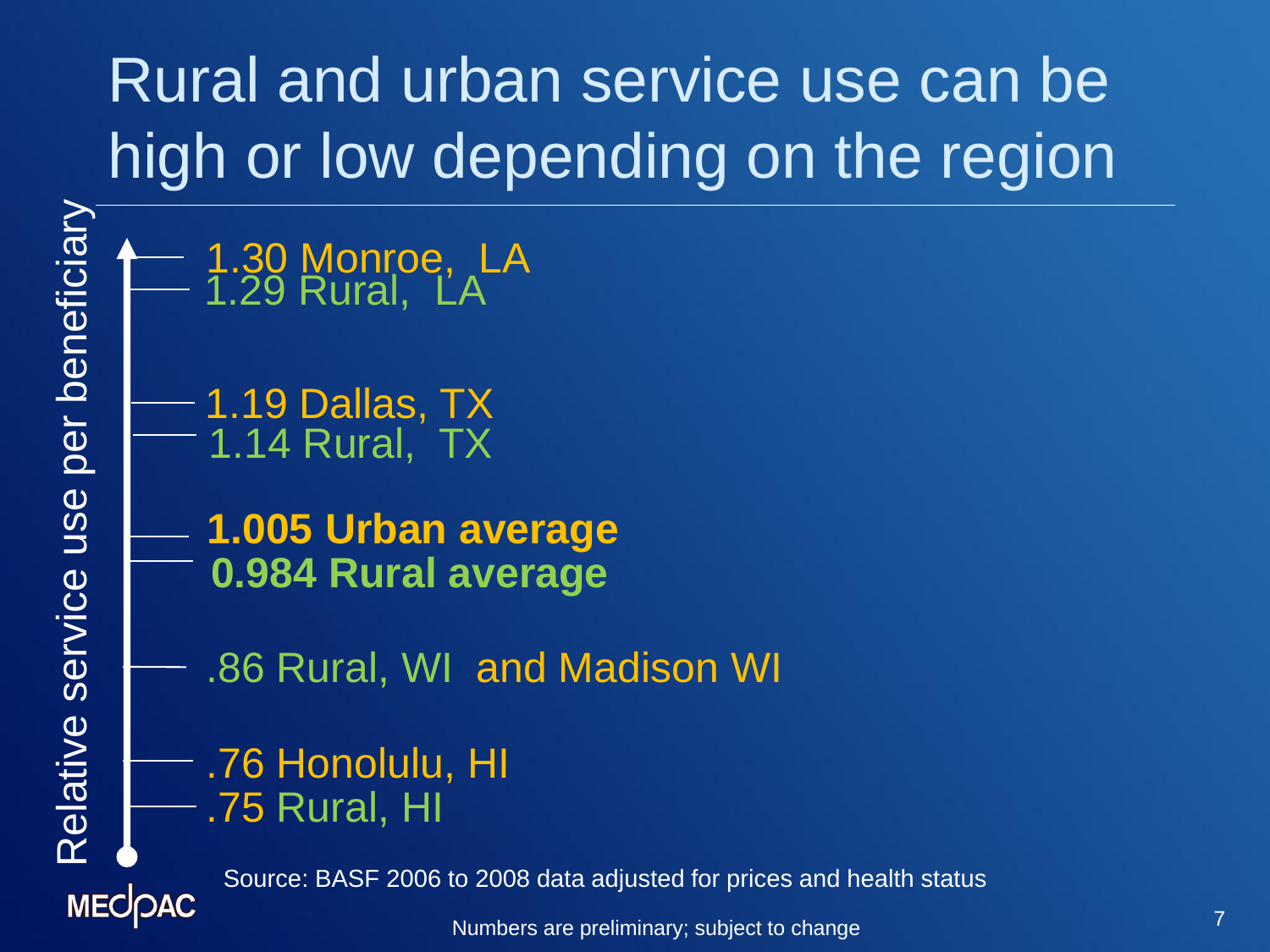## Similar levels of service use for rural and urban beneficiaries, by region

|                                     | Inpatient  |              | Ambulatory |              | <b>PAC</b> |              |
|-------------------------------------|------------|--------------|------------|--------------|------------|--------------|
|                                     | Urban      | <b>Rural</b> | Urban      | <b>Rural</b> | Urban      | <b>Rural</b> |
| Mean relative<br>service use        | .99        | 1.02         | 1.01       | 0.95         | 1.01       | 0.95         |
| Range of use                        | $.8 - 1.2$ | $.8 - 1.2$   | $.8 - 1.5$ | $.8 - 1.1$   | $.3 - 3.2$ | $.5 - 2.2$   |
| Low-use example                     |            |              |            |              |            |              |
| Madison & rural WI                  | .94        | .98          | .78        | .84          | .77        | .67          |
| High-use example<br>Oklahoma City & |            |              |            |              |            |              |
| rural OK                            | 1.09       | 1.14         | 1.01       | .96          | 1.47       | 1.47         |

#### Service use relative to the national average

Source: BASF 2006 to 2008 data adjusted for prices and health status

Numbers are preliminary; subject to change

**MECOAC**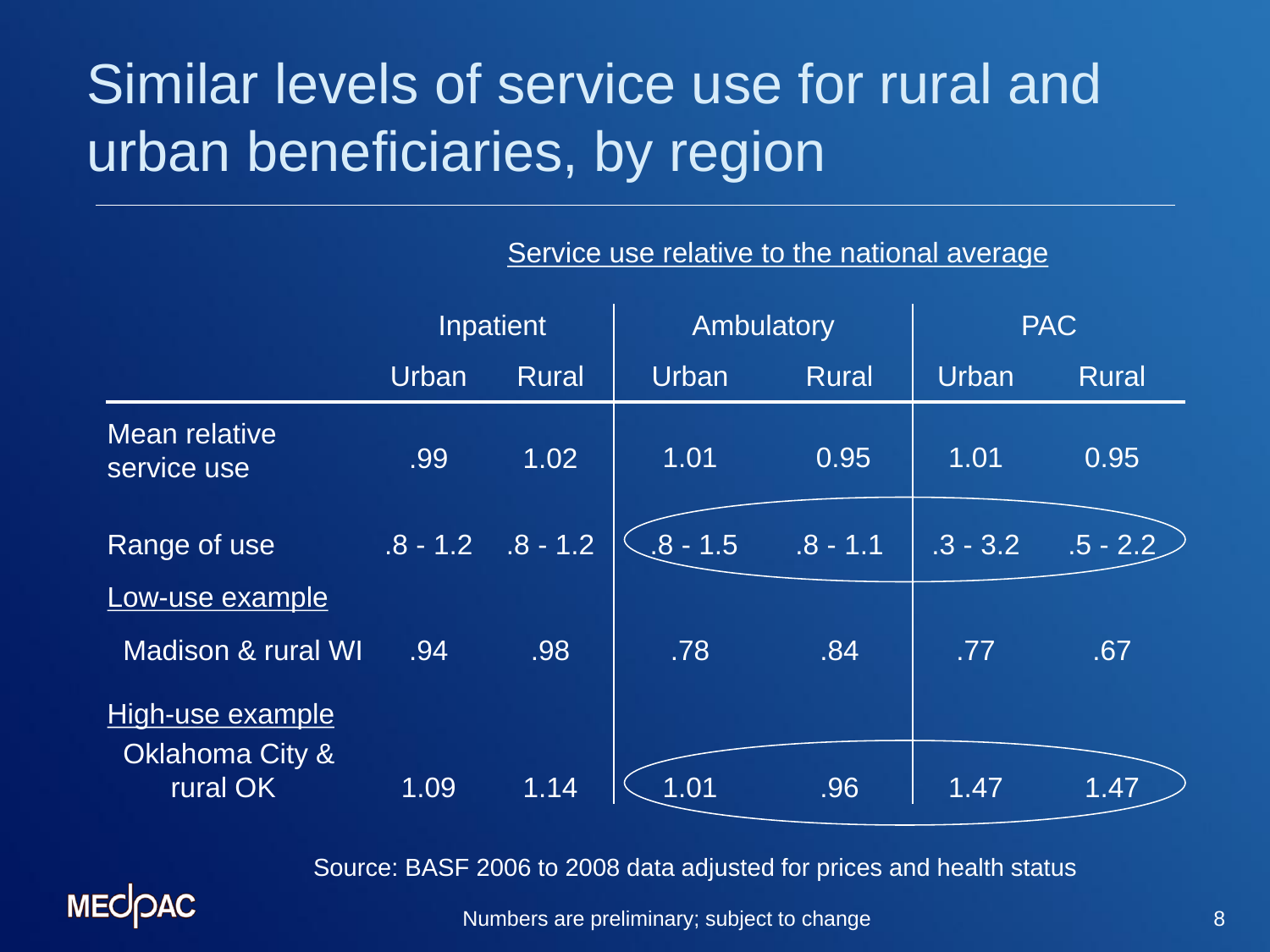## Similar monthly pharmacy use in urban and rural areas

. . . . . . . . . . . . . . .

| <b>Region</b>                           | Spending per part D<br>enrollee | <b>Prescriptions per</b><br>capita |
|-----------------------------------------|---------------------------------|------------------------------------|
| <b>Urban CBSA range</b><br>$(n=361)$    | \$149 to \$297                  | $3.0 \text{ to } 4.9$              |
| State-wide rural area<br>range $(n=48)$ | \$138 to \$248                  | $3.2$ to 4.9                       |
| Urban average                           | \$215                           | 4.0                                |
| <b>Rural Micropolitan</b>               | \$216                           | 4.2                                |
| <b>Rural Adj. &lt;10,000</b>            | \$209                           | 4.3                                |
| <b>Rural Non-adjacent</b>               | \$206                           | 4.3                                |
| <b>Frontier counties</b>                | \$175                           | 3.8                                |

Source: Analysis of 100% of claims for beneficiaries with part D insurance plans



Numbers are preliminary; subject to change

the company of the company of the company of the company of the company of the company of the company of the company of the company of the company of the company of the company of the company of the company of the company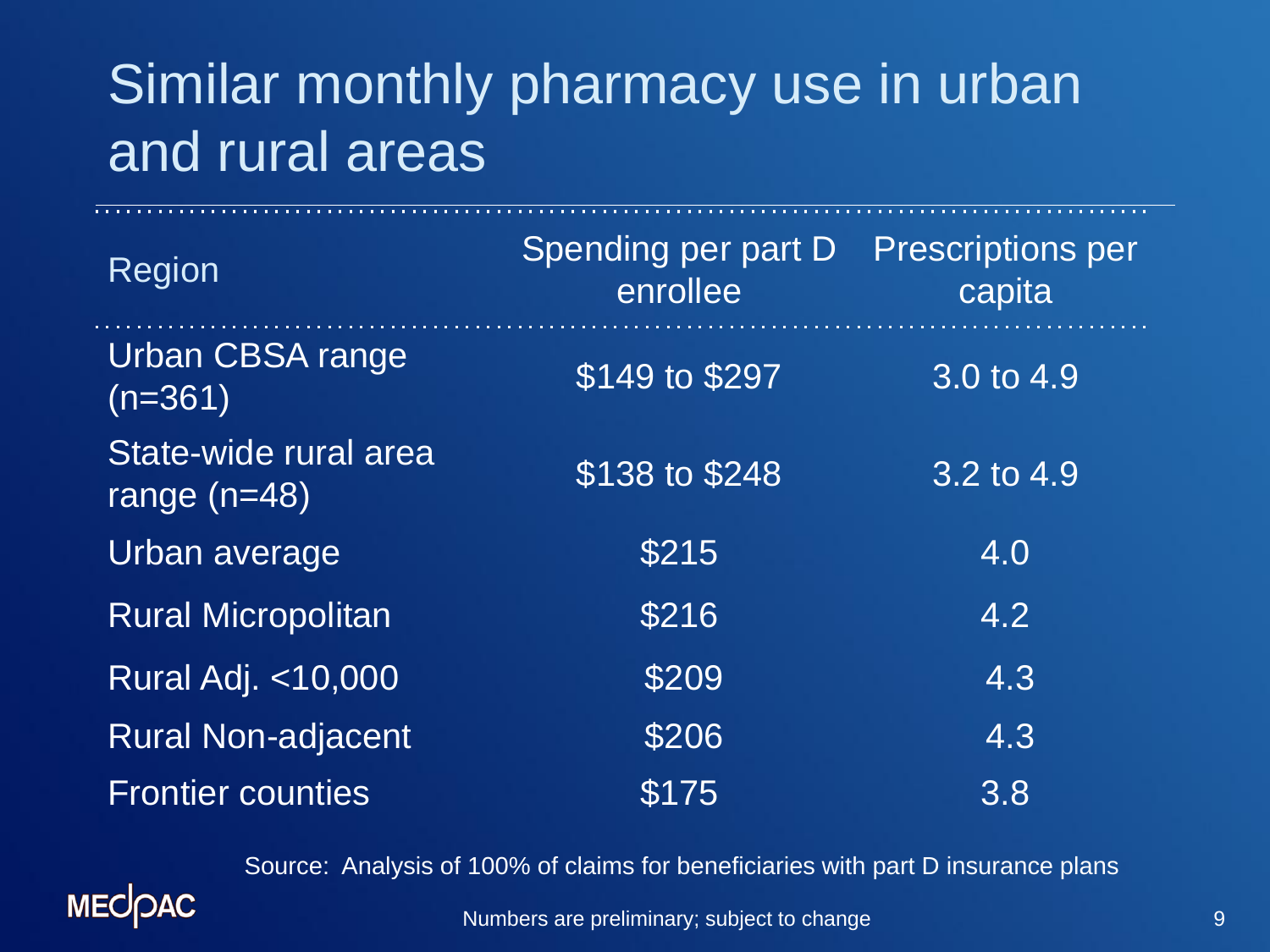## Satisfaction with access to care

- Medicare beneficiaries' satisfaction with access is measured using survey responses from:
	- Medicare Consumer Assessment of Healthcare Providers and Systems (CAHPS), 2010
	- **NedPAC Beneficiary Survey, 2010**
	- **Medicare Current Beneficiary Survey (MCBS),** 2008

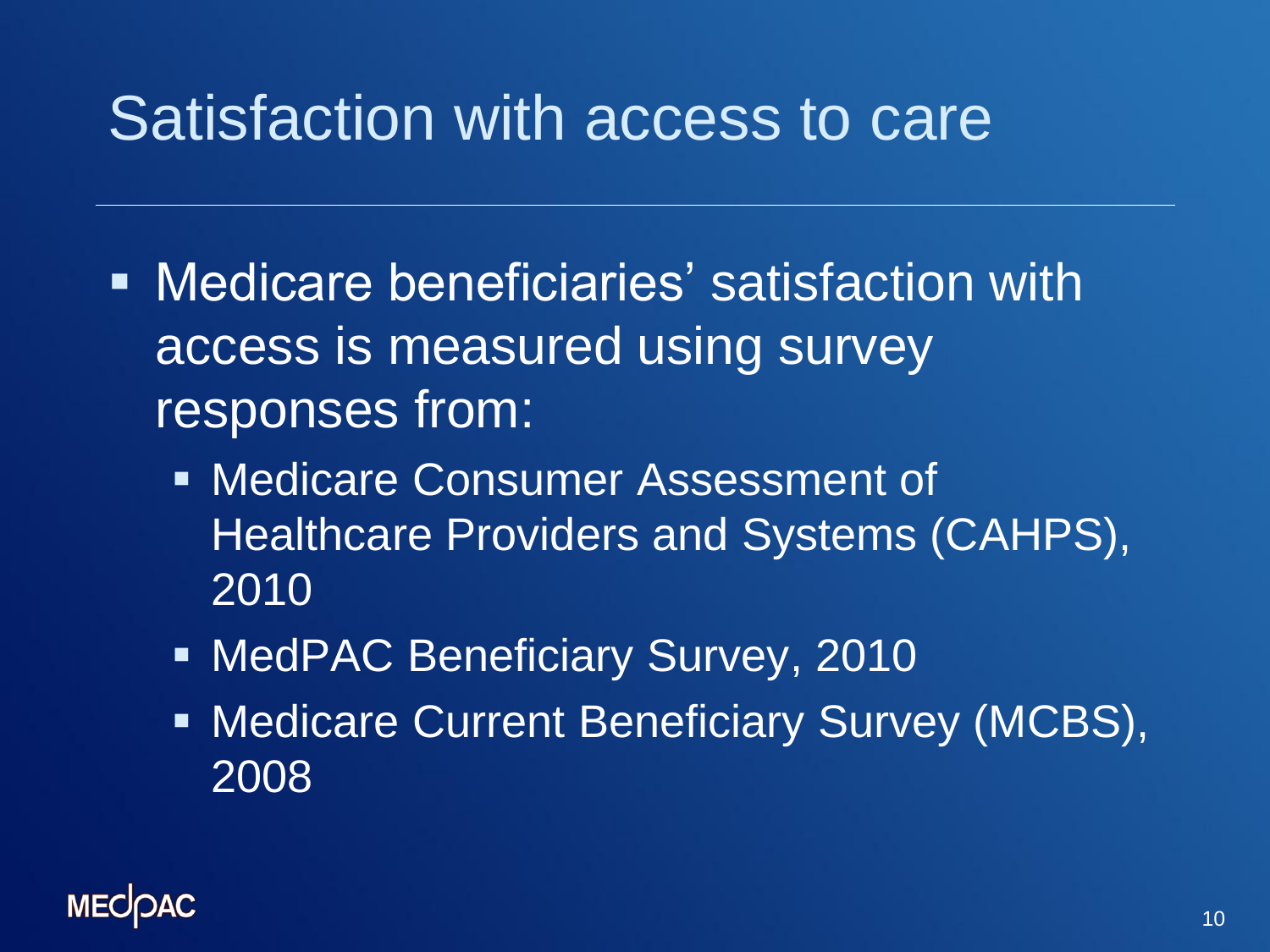## Beneficiaries' health status by area of residence shows mixed results

|                                                       | Metropolitan | Micropolitan  | Rural,<br>Adjacent | <b>Rural, Non</b><br>Adjacent |
|-------------------------------------------------------|--------------|---------------|--------------------|-------------------------------|
| <b>Health Status</b>                                  |              |               |                    |                               |
| Fair/Poor<br><b>Self Rated Health</b>                 | <b>Ref</b>   | <b>Worse</b>  | <b>Worse</b>       | Same                          |
| Any ADLs                                              | <b>Ref</b>   | <b>Worse</b>  | <b>Better</b>      | <b>Better</b>                 |
| <b>National HCC risk scores</b><br>(100% of Medicare) | Ref          | <b>Better</b> | <b>Better</b>      | <b>Better</b>                 |

Source: Medicare Current Beneficiary Survey, 2008 Note: HCC risk scores = CMS hierarchical condition categories.

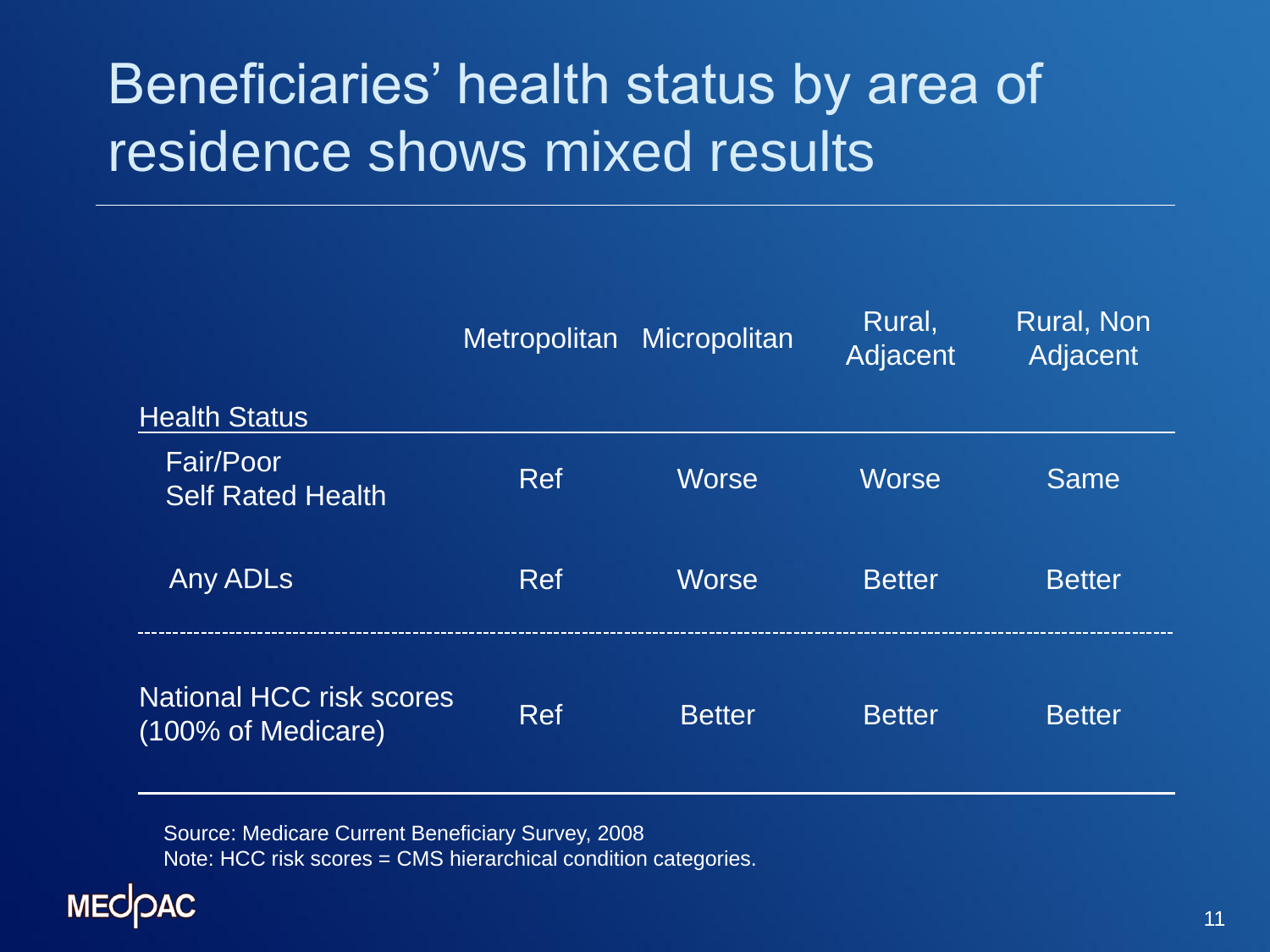### Beneficiaries in rural adjacent counties are less likely to have private supplemental insurance

|                               | <b>Total</b> | Metropolitan Micropolitan |       | <b>Rural</b><br>Adjacent | <b>Rural Non</b><br>Adjacent |
|-------------------------------|--------------|---------------------------|-------|--------------------------|------------------------------|
| <b>Medicare Only</b>          | 10.2%        | 9.4%                      | 11.2% | $16.2\%$                 | 9.7%                         |
| <b>Dual Eligibles</b>         | 19.7         | 19.1                      | 20.9  | 24.3                     | 17.5                         |
| <b>Employer Sponsored Ins</b> | 39.4         | 41.8                      | 33.6  | 31.5                     | 36.8                         |
| Medigap/Other                 | 30.8         | 29.7                      | 34.4  | 28.1                     | 36.0                         |

Source: Medicare Current Beneficiary Survey Cost and Use Files, 2007

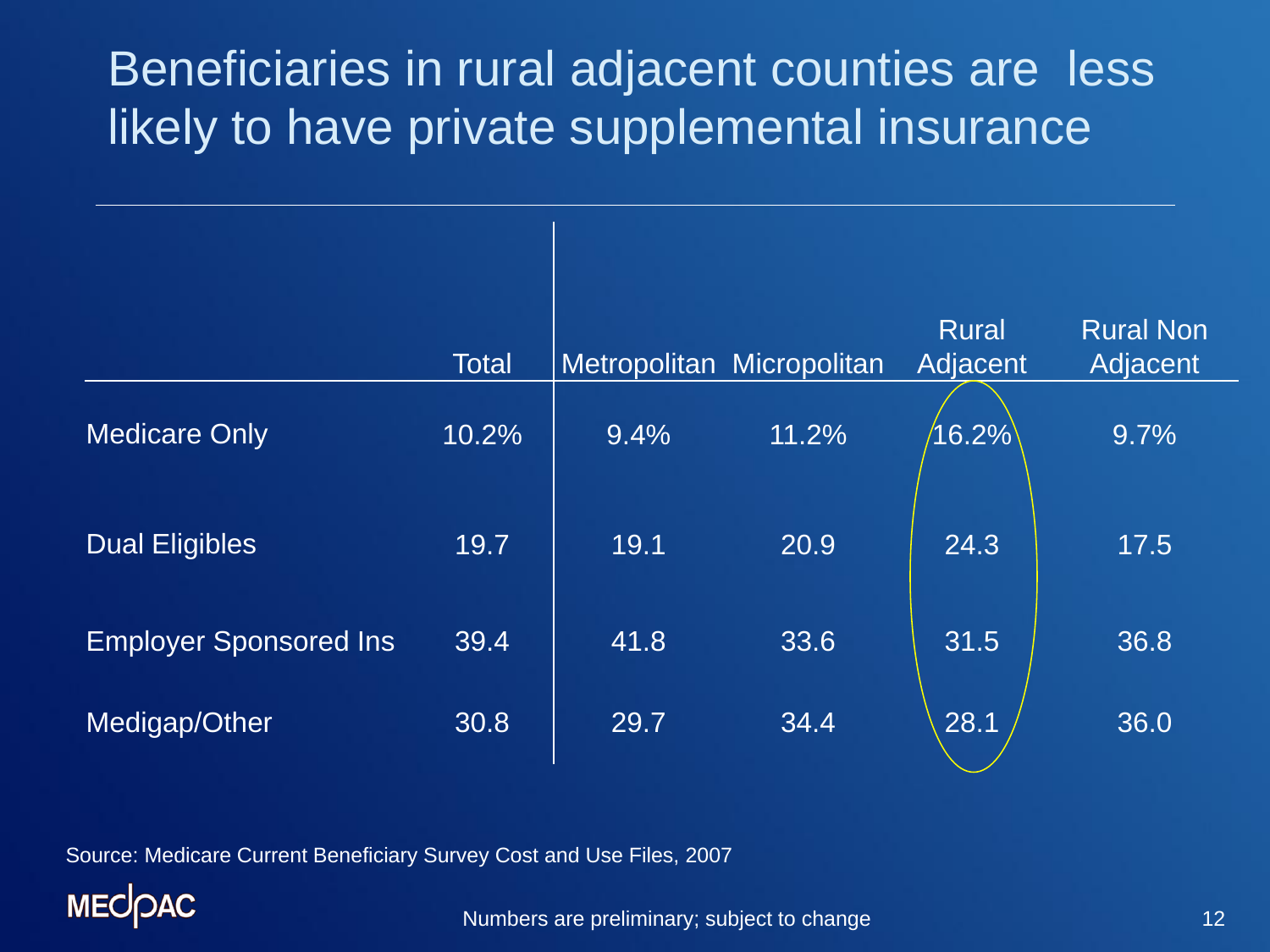# Beneficiaries' perceived access to physician services in 2010

**Unwanted delay in getting an appointment**: Among those who needed an appointment, "How often did you have to wait longer than you wanted to get a doctor's appointment?"

|                         | <b>Total</b>   | Urban          | <b>Rural</b>        |
|-------------------------|----------------|----------------|---------------------|
| <b>For routine care</b> |                |                |                     |
| <b>Never</b>            | 75%            | 76%*           | $72\%$ <sup>*</sup> |
| <b>Sometimes</b>        | 17             | 17             | 19                  |
| <b>Usually</b>          | 3              | 3              | 4                   |
| <b>Always</b>           | $\overline{2}$ | $\overline{2}$ | $\overline{2}$      |
| For illness or injury   |                |                |                     |
| <b>Never</b>            | 83             | 83             | 83                  |
| <b>Sometimes</b>        | 13             | 12             | 14                  |
| <b>Usually</b>          | $\overline{2}$ | $\overline{2}$ | 1                   |
| <b>Always</b>           | 1              | 1              | 1                   |



Source: MedPAC beneficiary access survey conducted May to September 2010,  $N = 4,000$ Note: Asterisks indicate statistically significant difference between urban and rural. Numbers are preliminary, subject to change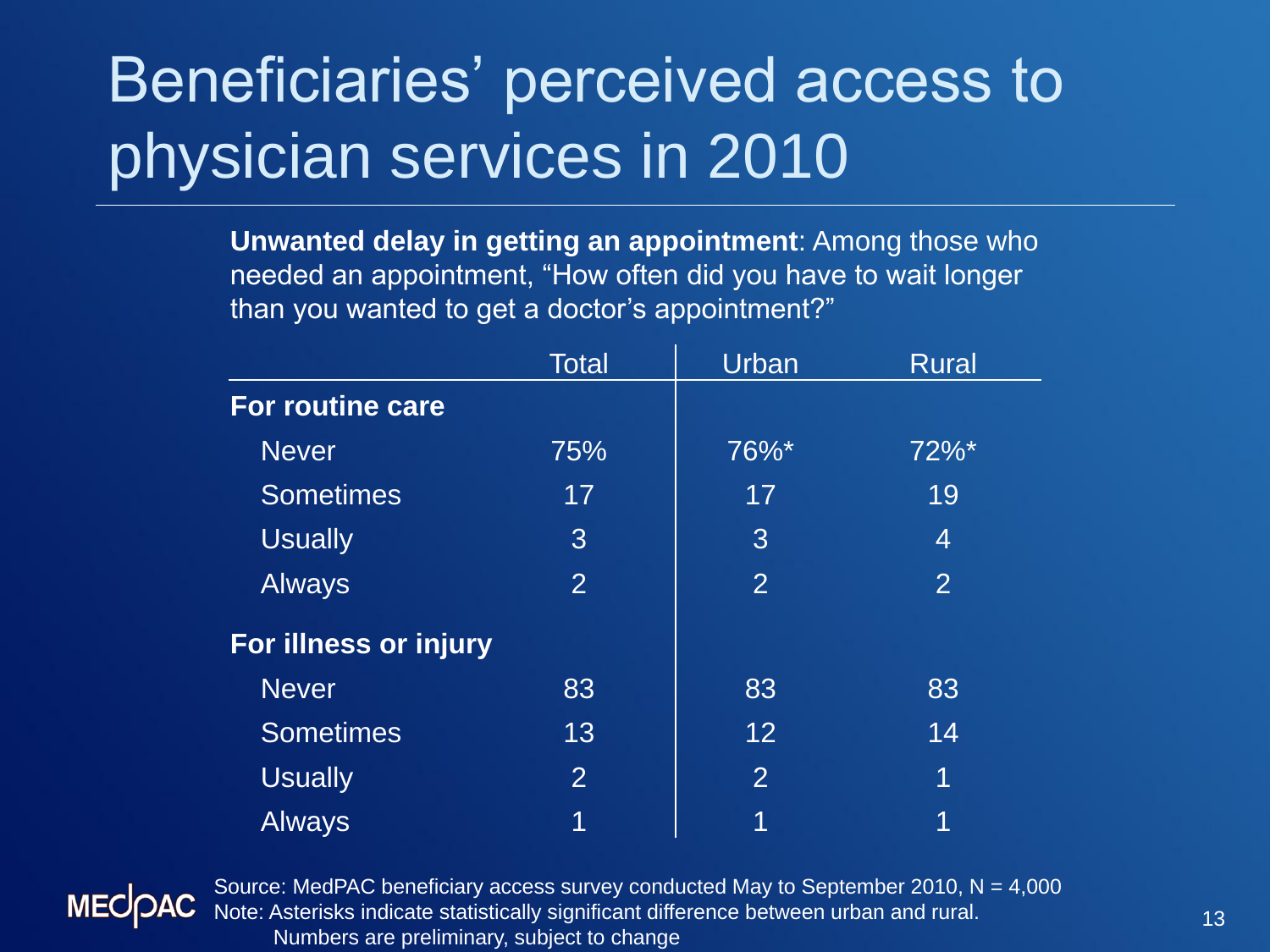### Rural and urban beneficiaries' satisfaction with access to services



Source: Medicare CAHPS 2010, N=354,289

### **MECOAC**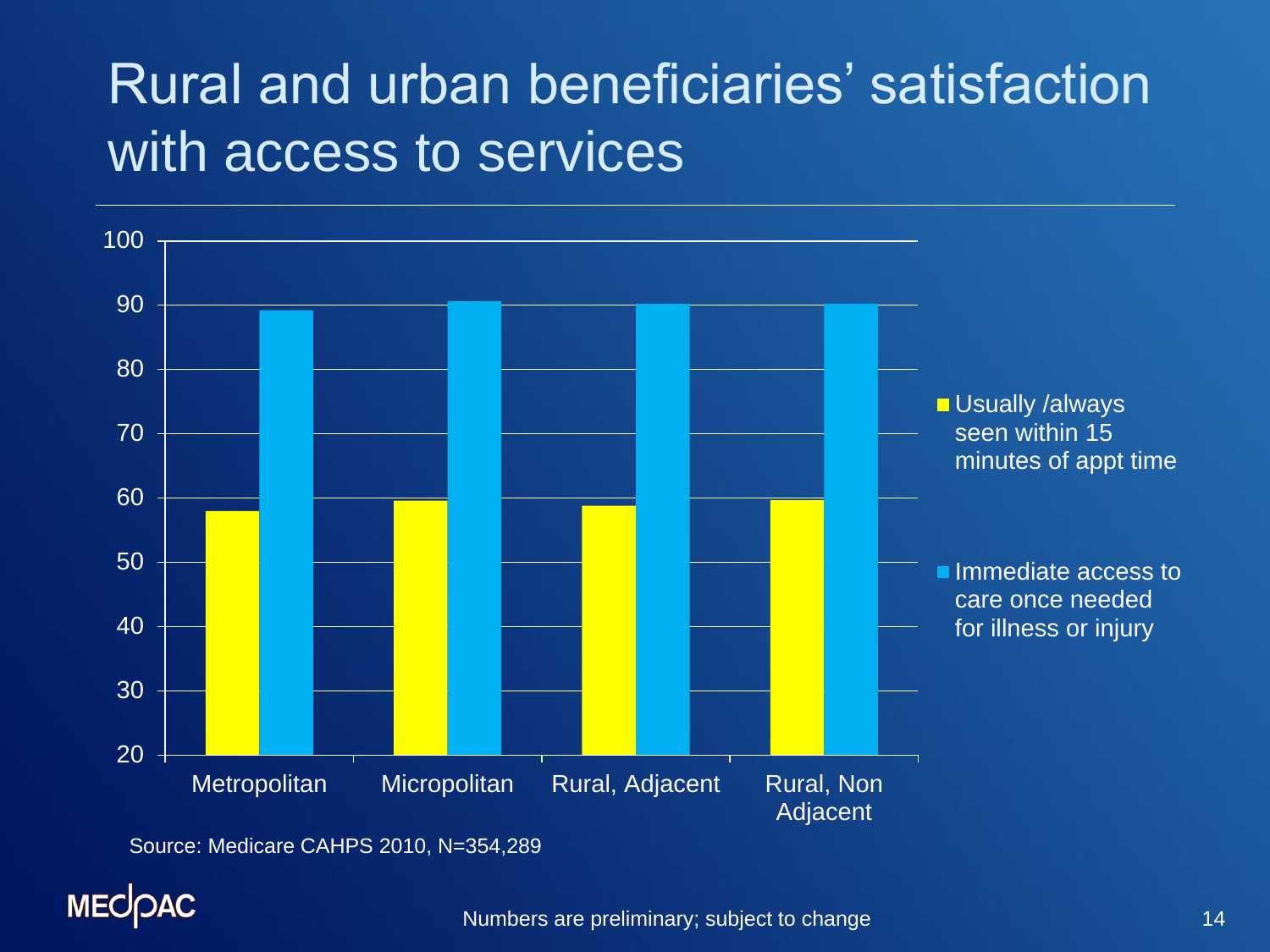Satisfaction with measures of access to care is high across groups

- Satisfaction with ease of getting to the physician from residence was over 90% across all groups
- **Satisfaction with communication with clinician** about health care was over 90% across all groups
- 3% of urban and 7% of rural beneficiaries drive for an hour or more to access health **services**

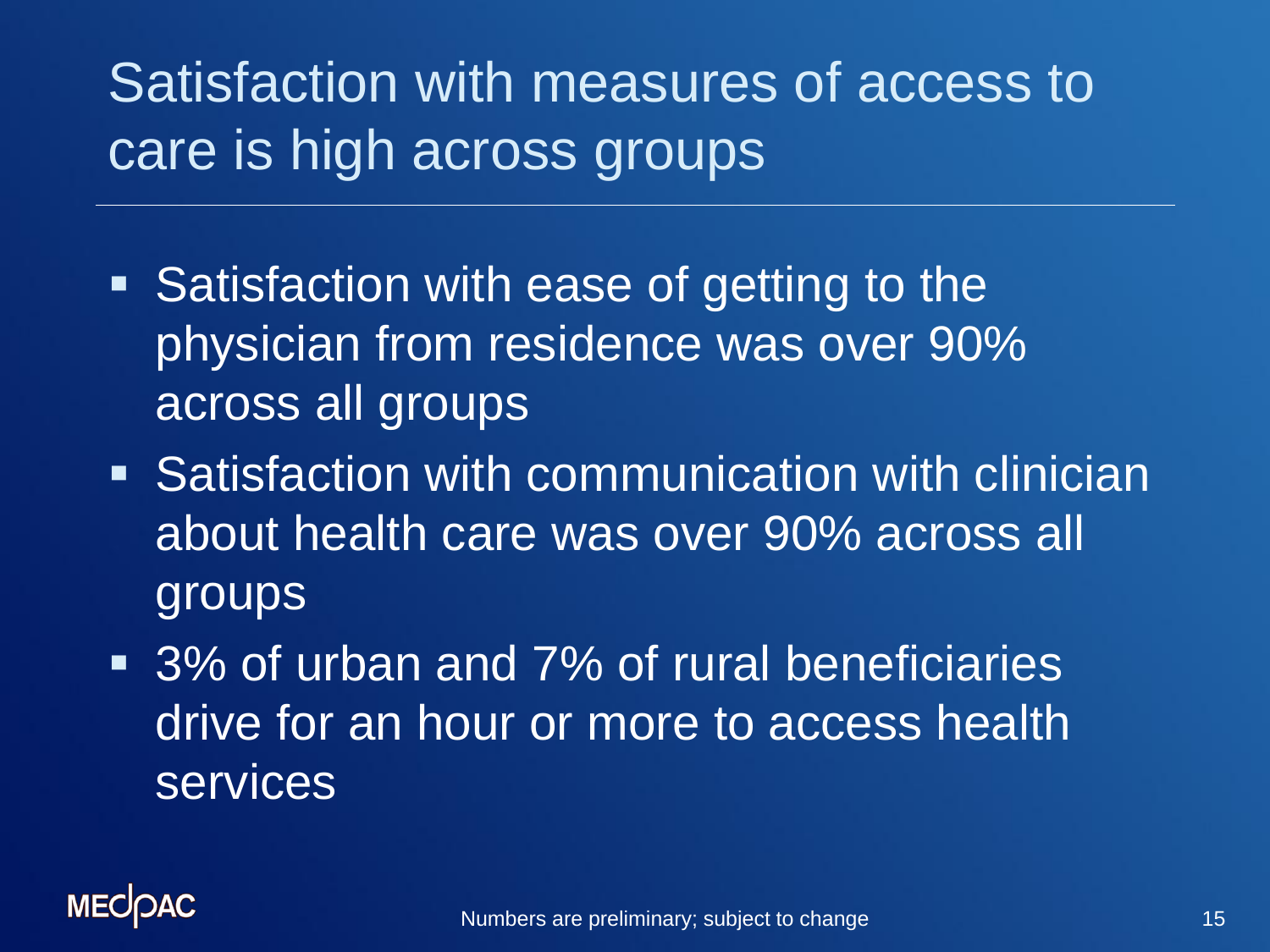Few rural and urban beneficiaries report limited access due to transportation and cost

- Only 4% of rural and urban beneficiaries report any trouble with access to care
- **A similar proportion of rural and urban** beneficiaries report problems due to transportation and cost
	- About 1.3% report problems with cost, and 0.6% say transportation
- **The long driving distances in rural areas do** not appear to disproportionately impact beneficiaries' satisfaction with access to care